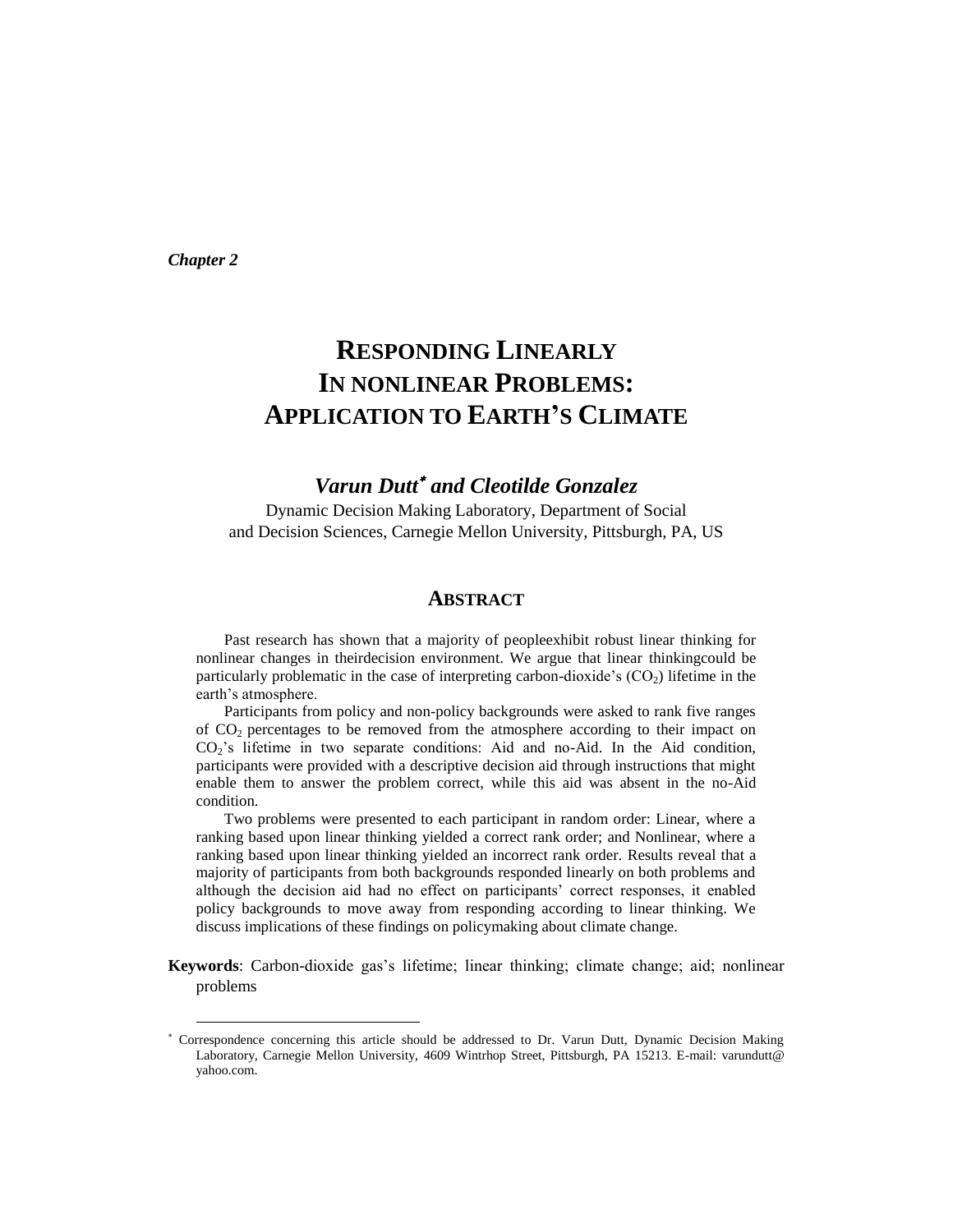## **INTRODUCTION**

According to Galileo Galilei (Galilei, 1638), Aristotle believed that the speed with which an object falls is *linearly* related to its weight. Thus, comparing dropping a ball weighting 100 kg and another weighting 1 kg from the same height, the heavier ball will fall 100 times faster. Responding *linearly* as Aristotle did refers to a function,  $f(x) = a^*x$ , where  $f(x)$  is a person's decision response, x is a change in the decision environment, and *a*is different from zero<sup>1</sup> (Freudenthal, 1983). Many centuries later, Galileo proved Aristotle's reasoning aswrong, but it is unclear whether our tendency to respond linearly to nonlinear problems has been solved.

Currently, there is burgeoning amount of evidence that a majority of people think linearly when encountering nonlinear problems in their decision environment (Cronin,Gonzalez, and Sterman, 2009; Dörner,Kimber, and Kimber, 1997; Dutt and Gonzalez, 2009a; Larrick and Soll, 2008; Van Dooren, De Bock, Janssens, and Verschaffel, 2007). For example, more than 90% of students at the end of elementary schoolresponded "170 seconds" to the question: "John's best time to run 100 meters is 17 seconds. How long will it take him to run 1 kilometer?" (Greer, 1993). Similarly, many people wrongly believe that "3,500 calories consumed is a pound,"or for every 3,500 "extra" calories consumed, you will gain one pound (Chow, 2010).<sup>2</sup> In fact, the tendency to respond linearly has been shown to pervasively affect human judgment in global problems involving serious socio-economic consequences such as those concerning the earth's climate (Dutt and Gonzalez, 2009a; Sterman, 2008; Sterman and Booth Sweeney, 2007). For example, Dutt and Gonzalez (2009b) have shown that when university students were asked to estimate the shape of a carbon-dioxide  $(CO<sub>2</sub>)$  accumulation and given linear changes in  $CO<sub>2</sub>$  emissions and absorption over time, a majority drewa linear shape fortheaccumulation that was similar to the linear shape of  $CO<sub>2</sub>$  emissions overtime. Similarly, Sterman and Booth Sweeney (2007) and Sterman (2008) have shown thatpeople often misperceive the dynamics of  $CO<sub>2</sub>$  accumulation; assuming that if one is to increase the accumulation, then  $CO<sub>2</sub>$  emissions should increase as well in a shapesimilar to the accumulation. This tendency to respond linearly is also related to people's level of educationin science and technology (STEM) (Dutt and Gonzalez, 2009b), where people with backgrounds in STEM seem to respond less linearly compared to non-STEM backgrounds.

A prediction that the shape of an accumulation "looks like" the shape of the inflow is anexample of robust linear thinking called the *correlation heuristic*(CH) (Cronin et al., 2009). According to Cronin et al. (2009),the proportion of participantsrelying onthe CH increased as the nonlinear relationship between the inflow, outflow, and accumulation became more complex.

In the case of the earth's climate, people may underestimate the extent of the nonlinear increase in  $CO_2$  accumulation (Dutt and Gonzalez, 2010). That is because the shape of  $CO_2$ emissions (inflow) has been increasing about linearly overtime (IPCC, 2007), and peoplemight think that the accumulation will also increase linearly. In practice, an assumption of linear increase will underestimate the actual increase. Furthermore, such underestimations could undermine the urgency of the climate problem and encourage deferment of human

 $\overline{a}$ 

<sup>&</sup>lt;sup>1</sup> If  $a = 0$ , then the relationship is constant  $(= 0)$  rather than linear. For a constant relationship, a person's decision response is independent of environmental changes.

<sup>&</sup>lt;sup>2</sup> The actual relationship between the changes in body weight over time is nonlinear, and is a function of a person's food intake and the difference of one's current body weight from a reference body weight (Chow, 2010).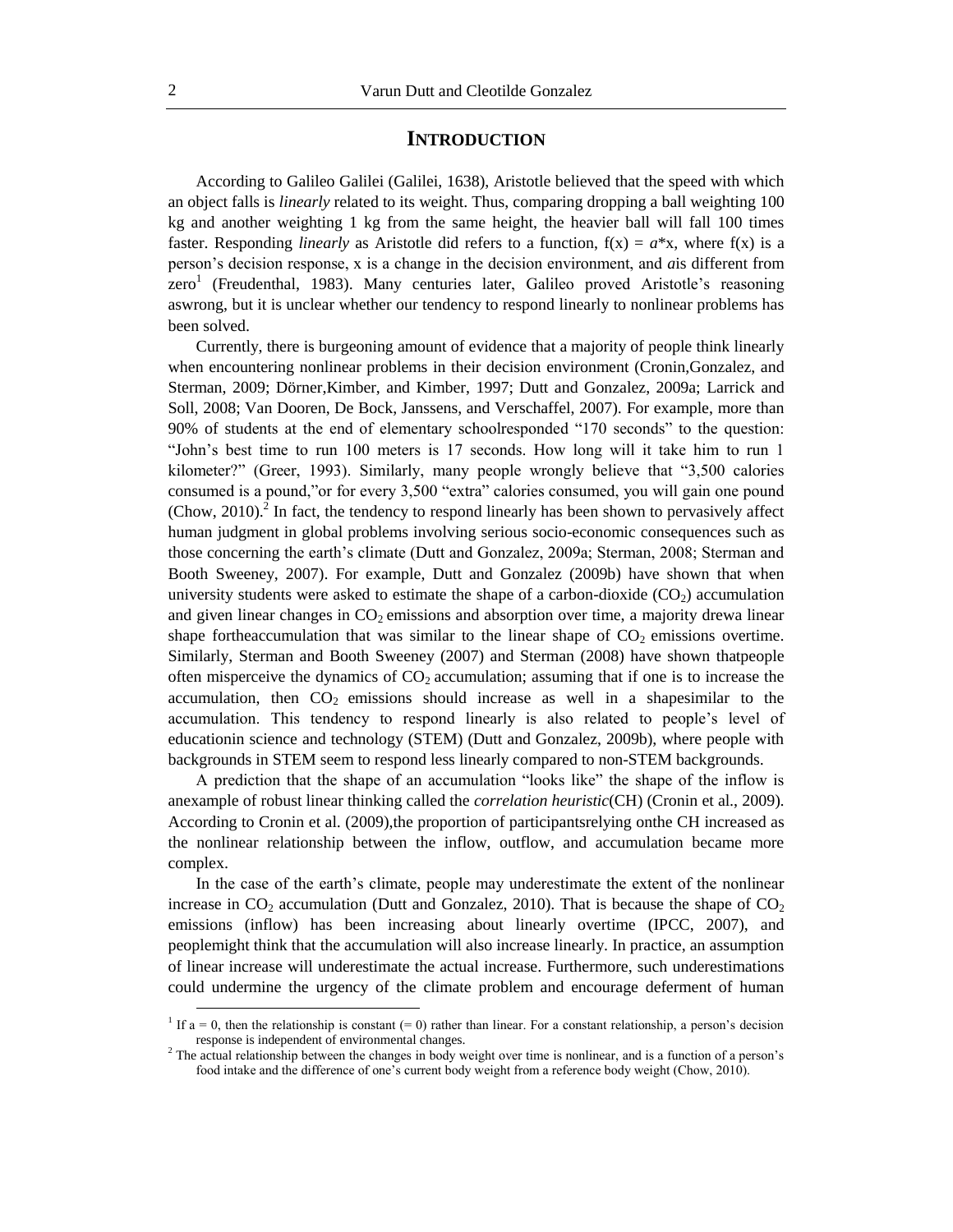actions, leading to *wait-and-see*behavior (Dutt and Gonzalez, 2009a; Sterman, 2008; Sterman and Booth Sweeney, 2007).

It has been argued that overreliance on linear thinking is partly due to its simplicity (Fischbein, 1999; Freudenthal, 1983; Lesh, Post, and Behr, 1988; Rouche, 1989). For example, Rouche (1989) argued that "it is the idea of proportionality that comes immediately in the mind, because undoubtedly there are no functions that are moresimple than the linear ones" (pg. 17). Similarly, Freudenthal (1983) commented that "linearity is such a suggestive property of relations that one readily yields to the seduction to deal with each numerical relation as though it were linear" (pg. 267).

Furthermore, literature on heuristics and biases show that simple linear models lead to approximate correct responses that are more accurate than even expert judgments (Dawes, 1979; Goldberg, 1970). For example, Dawes (1979) gives the example of predicting something as abstract as "professional self-actualization." Given students' graduate record examination, grade point average, and letters of recommendation, one could create a simple linear model to predict the students' professional self-actualization (self-actualization was measured for a set of students based upon their achievementpost-graduation from the university).

When Dawes and Corrigan (1974) applied different linear models to five different datasets to predict the criterion, an equal weighting linear model (the simplest assumption of linearity) out performed all other competing models. Thus, simple linear assumptions can be accurate in many situations, and people depend upon it because it yields an accurate answer in many situations.

Concrete interventions can help reduce linear thinking in both simple and complex nonlinear problems (Cronin et al., 2009; Larrick and Soll, 2008; Garcia-Retamero, Galesic, Gigerenzer, 2010). For example, a physical representation of a nonlinear problem that uses pictures as "metaphors" helped participants reduce their reliance on linear thinking and increased their accuracy (Dutt and Gonzalez, 2010). Although theseinterventions seem to be effective in reducing reliance on linear thinking, they require people to *change* their cognitive thought processes in nonlinear problems, where such a change might at times become very difficult or even impossible to attain (Klayman and Brown, 1993).

This chapter demonstrates robust reliance on linear thinking in a nonlinear environmental problem. It tests concrete interventionsto help people respond correctly *without changing* their tendency to think linearly.<sup>3</sup> One intervention is to presenta nonlinear problem in a way wherelinear thinking results in a correct response. Some research has shown that a change in the information context can enable people to make correct responses without influencing their natural thought process (Klayman and Brown, 1993; Payne, Bettman, and Schkade, 1999). Another intervention is to encourage participants through instruction to think nonlinearly; an intervention that tries to change a participant's thought process. Recent research has shown that a *nudge* given in the form of written instructionsmight enable better decisions (Thaler and Sunstein, 2008). Furthermore, we evaluate whether participants' policy backgrounds influence their reliance on linear thinking in these problems. Because decisions about environmental problems are made by policymakers, it is important to determine if the participant's background in politics, business, economics, and law influence their thinking

 $\overline{a}$ 

 $3$  We discuss other problems in the discussion section where linear thinking could result in a correct response based upon the problem's presentation.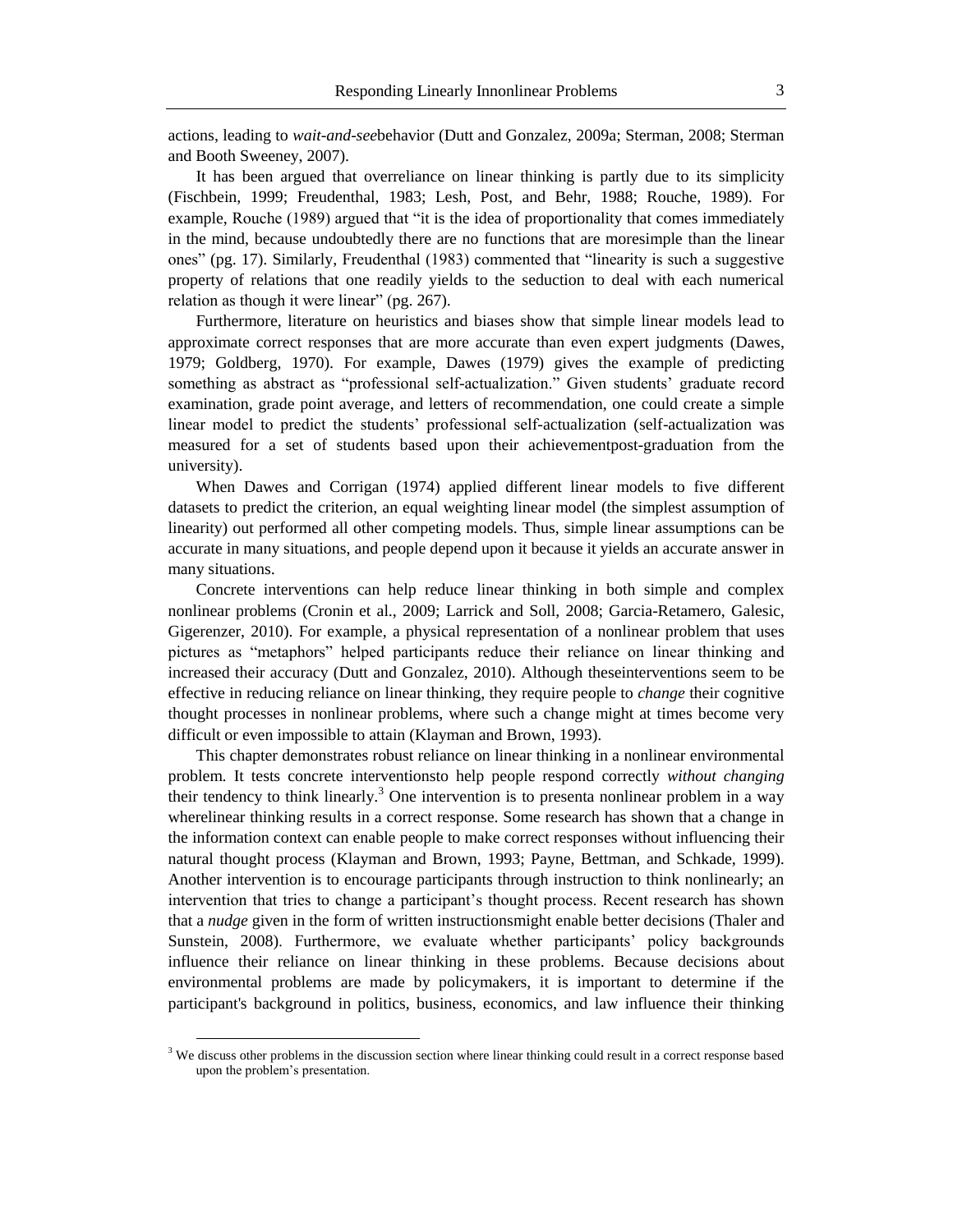compared to non-policy backgrounds. According to Nordhaus (1994), the policy background is highly representative of the backgrounds possessed by policymakers who decide on environmental issues facing the world.

## **The Nonlinear CO<sup>2</sup> Lifetime Problem**

The lifetime of  $CO<sub>2</sub>$  in the atmosphere (in units of years) is the time it takes to remove a certain mass of  $CO_2$  from the atmosphere.  $CO_2$  lifetime is naturally affected by the yearly percentage of  $CO<sub>2</sub>$  removed ("percent-removed" hereafter) by natural processes like absorption by oceans and photosynthesis in plants (IPCC, 2007). A large percent-removed is desirable because larger quantities of accumulated  $CO<sub>2</sub>$  leads to climate changeand increasing average temperature (IPCC, 2007). Figure 1 exemplifies  $CO<sub>2</sub>$ 's lifetime in the atmosphere as a nonlinear function of its percent-removed:the lifetime of  $CO<sub>2</sub>$  in the atmosphere (units: years) = 100 / percent-removed (units: percent per year).

As shown in Figure 1, a decrease in the percent-removed corresponds to a nonlinear increase in  $CO<sub>2</sub>$  lifetime. In addition, the percent-removed is expected to decrease in future years, as oceans and plants are expected to have a reduced ability to absorb  $CO<sub>2</sub>$ , resulting in a large increase in atmospheric  $CO<sub>2</sub>$  lifetime (Cramer et al. 2001; Joos et al. 2001; Matear and Hirst, 1999; Sarmiento and Quéré, 1996).

Given the nonlinear relationship between the percent-removed and  $CO<sub>2</sub>$  lifetime, the equal range of reduction in percent-removed may result in a very large or very small increase in  $CO<sub>2</sub>$  lifetime, depending on where the range falls on the non-linear curve (see Figure 1). For example, apercent-removed reduction from 0.3 to 0.1 (i.e., 0.2 range) per year results in a 667 years increase for  $CO<sub>2</sub>$  lifetime. A reduction from 0.8 to 0.6 (i.e., a similar 0.2 range) per year, however, results in only a 42 years lifetime increase.



Figure 1. The nonlinear relationship between  $CO_2$ 's lifetime and percent-removed in the  $CO_2$  lifetime problem.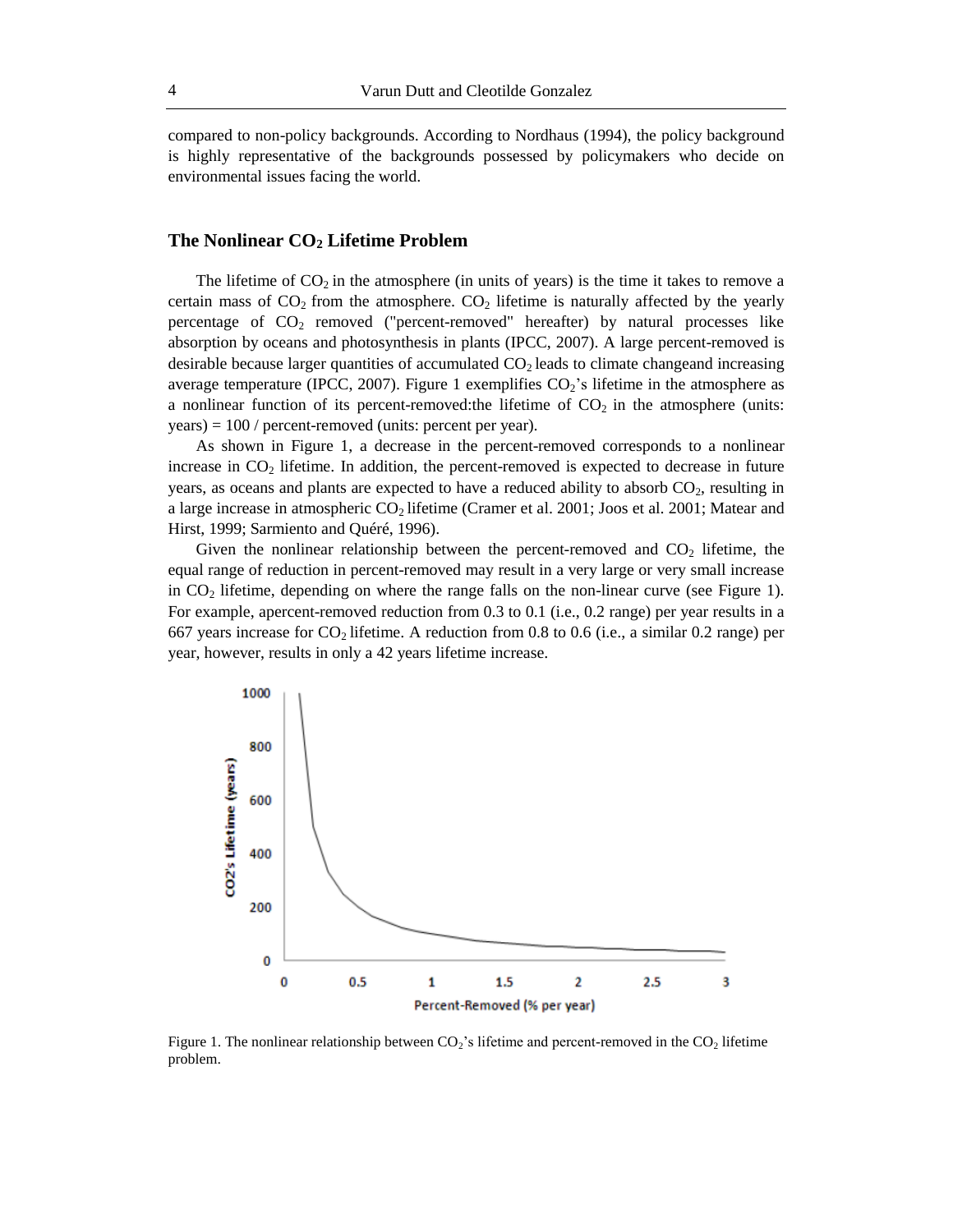Consistent with the substantial evidence of human linear thinking in nonlinear problems, we expect that participants will think linearly when asked to judge the effect of a decrease in  $CO<sub>2</sub>$ 's percent-removed on an increase in  $CO<sub>2</sub>$  lifetime: they would believe that the *largest*reduction inpercent-removed would result in the *largest* increase in lifetime. Thus, we expect:

*H1a*: A larger proportion of linear responses than nonlinear responses.

Furthermore, we expect that by presenting a problem where a linear response leads to a correct response, we will enable participants to make correct responses even when relying on linear thinking (Klayman and Brown, 1993; Payne et al., 1999). We accomplish this by changing the presentation of information in the decision environment. This manipulation is strictly in the decision environment, not a treatment to change participants' thought processes. Such anapproach has also been suggested in other judgment research (Larrick, 2004; Klayman and Brown, 1993; Payne et al., 1999). In other cases, however, linear thinking would lead to incorrect responses. Thus, we hypothesize that:

*H1b*: Theproportion of correct responses will be greater when the correct response in the problem is aligned with linear thinking compared to when it is not.

Furthermore, an other way to enable participants make better decisionsis to provide them witha descriptive aid through instruction (Thaler and Sunstein, 2008). The aidcould be in the form of a statement that suggests convert  $aCO<sub>2</sub>$ 'spercent-removed value toa  $CO<sub>2</sub>$ 'slifetimevalue (where  $CO<sub>2</sub>$ 's lifetime = 100 / percent-removed as seenin Figure 1) and make it simplerfor them to calculate the linear increase in  $CO<sub>2</sub>$ 's lifetime. Using $CO<sub>2</sub>$ 's lifetime information will help a person reduce the nonlinear problem to a linear one, making it easy to answer the problem correctly.

It is to be noted that unlike the above manipulation that changed a person's decision environment, this aid manipulation is aimed at changing a person's linear thought process. Thus, we hypothesize that:

 *H2:* The proportion of correct responses will be greater for those who are given anaid than those who are not given an aid.

Finally, according to Dutt and Gonzalez, (2009b), a greater proportion of STEMs provided correct responses in nonlinear problems compared to non-STEMs. A possible reason for this finding is that STEMs possess greater expertise inmathematical problem solving (Chi, 2006). For example, Chase and Simon (1973) found that expertise and skill in chess enabled participantsto recognize significant patterns and remember them easily. Similarly, experience in mathematical problem solving might enable STEMs to respond appropriately in nonlinear problems.

Currently, there is dearth ofresearch that directly investigates people with policy backgrounds' linear responses in nonlinear problems. If policy backgrounds possess some expertise in policymaking, then theyshould respond more accurately in the  $CO<sub>2</sub>$  lifetime problem. Thus, we expect: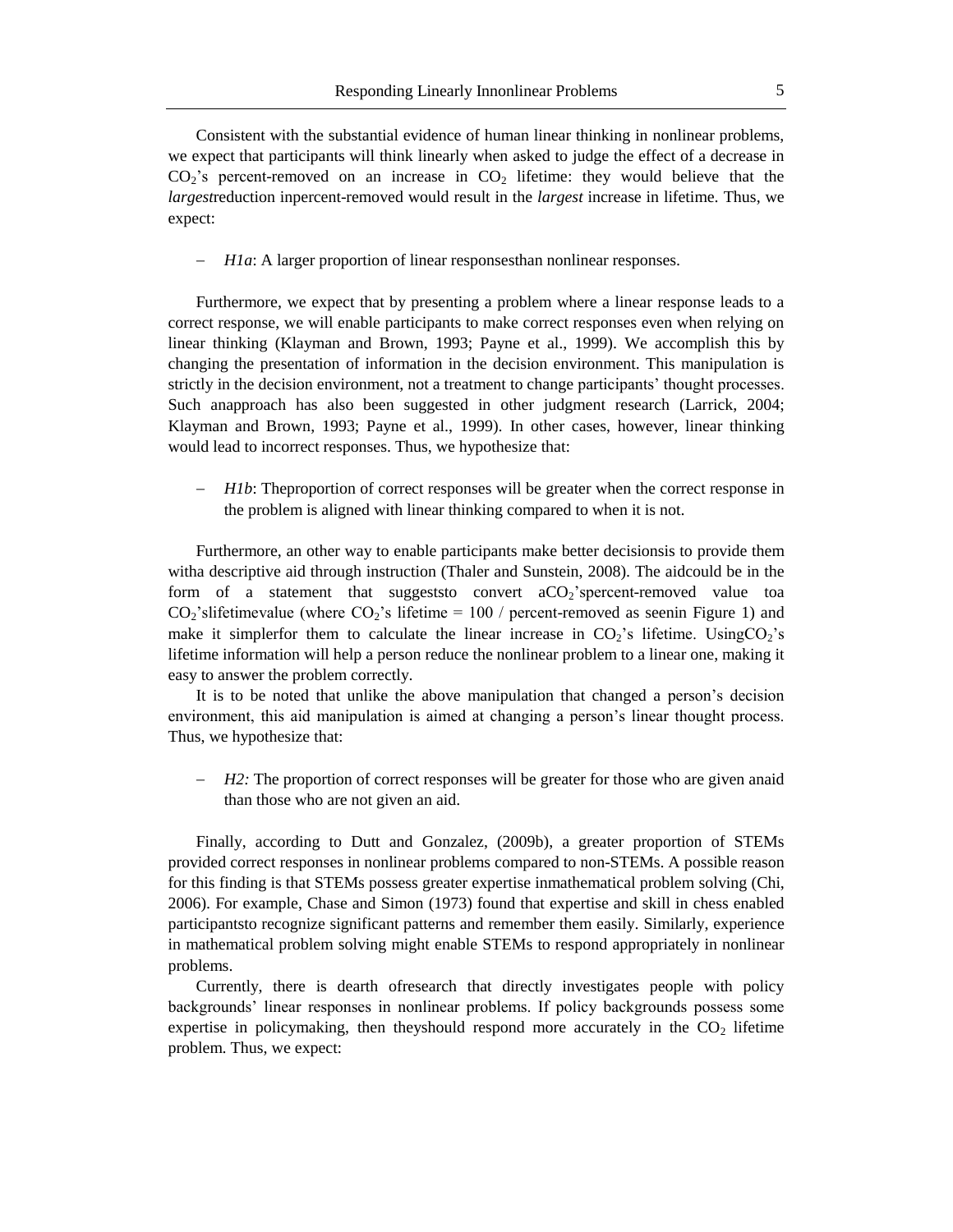*H3:* A larger proportion of correct responses by those with policy backgrounds compared to those with non-policy backgrounds.

# **METHODS**

#### **Participants**

Sixty-seven participants participated in this experiment and were recruited using an online advertisement. Twenty-three participants were from a policy background, and possessed or were pursuing degrees in political science  $(N=3)$ , business  $(N=2)$ , economics  $(N=5)$ , policy  $(N=9)$ , and law  $(N=4)$ . The rest of the participants  $(N=44)$  had non-policy backgrounds. Thirty-threeparticipants were females. Ages ranged from 18 to 52 years (Mean=  $25$ ,  $SD = 6$ ).

Forty-nine percent of participants were either enrolled in a graduate degree or had completed a graduate degree in the past. Forty-four percent of participants with a policy background and fifty-two percent of participants with a non-policy background were either enrolled in a graduate degree or had completed a graduate degree in the past, respectively. All sixty-seven participants reported knowing some information about climate change through television, radio, newspaper, magazine, movie, or a talk with family or friends. Ten and thirteen participants with policy backgrounds were randomly assigned to the no-Aid and Aid conditions, respectively. Twenty-five and nineteen participants with non-policy backgrounds were randomly assigned to the no-Aid and Aid conditions, respectively. All participants received a flat compensation of \$5 in the experiment, which lasted for about 10 minutes.

#### **Materials and Procedure**

Each participant was presented with two problems in random order. One of the problems is aligned correctly with linear thinking (Linear) while the other problem is not (Nonlinear)."Aligning correctly" with linear thinking meant that the problem was presented such that a linear response would yield a correct response, while "aligning incorrectly" meant that the problem was presented such that a linear response would yield an incorrect response.

Each problem consisted offive ranges of decreasing values of  $CO<sub>2</sub>$  percent-removed per year, with a From (status-quo and higher) and a To (future and lower) value. Participants were asked to rank the percent-removed ranges from the one that would cause the largest increase in  $CO<sub>2</sub>$  lifetime (rank 1) to the smallest increase (rank 5) (see Figure 2 for full instructions). Participants were also requested toclearly show their math in the space provided.

Participants were randomly assigned to one of two conditions, Aid or no-Aid. In the Aid condition, participants were given the following statement as part of the instructions: "For calculations, the climate scientist has suggested that you translate the yearly percentage of  $CO<sub>2</sub>$  removed values (in percentage of  $CO<sub>2</sub>$  per year) into the lifetime that  $CO<sub>2</sub>$  stays in the atmosphere (in years)." This sentence was omitted from the instructions for participants assigned to the no-Aid condition.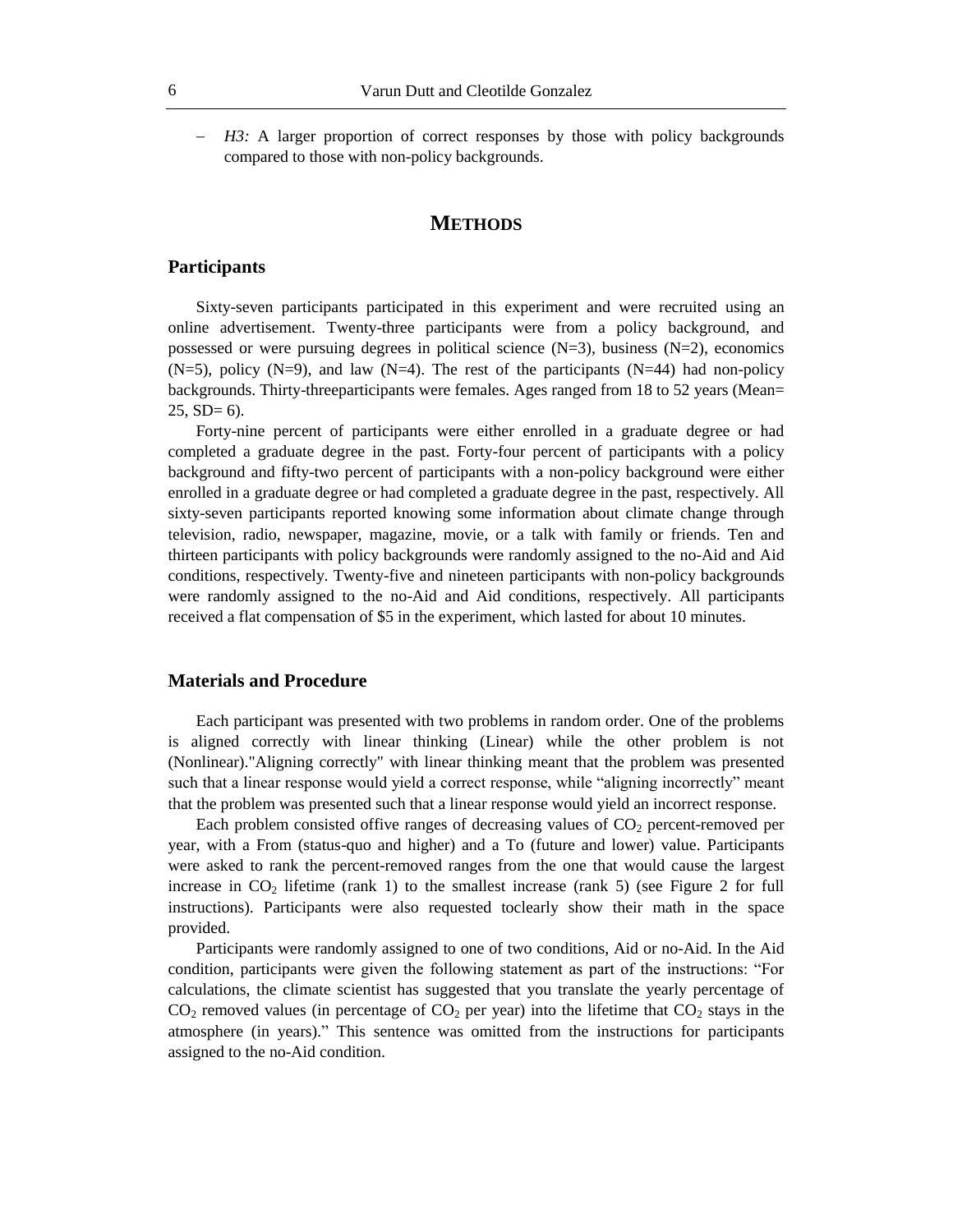#### **Aid Condition, Linear Problem**

The table below gives you the pairs of "From" and "To" yearly percentage of CO<sub>2</sub> removed values. Please rank order these values in terms of their detriment to Earth's climate from 1 to 5:

- . Use 1 for the most detrimental pair: the pair that would cause the most increase of lifetime of  $CO<sub>2</sub>$  in the atmosphere.
- · Use 5 for the least detrimental pair: the pair that would cause the least increase of lifetime of CO<sub>2</sub> in the atmosphere.

You are allowed to use a computer screen calculator, in case you need one. But you also need to clearly show your work (i.e. your mathematical formulation) in the space provided below the table. For calculations, the climate scientist has suggested that you translate the yearly percentage of CO<sub>2</sub> removed values (in percentage of CO<sub>2</sub> per year) into the lifetime that CO<sub>2</sub> stays in the atmosphere (in years).

|                   | Pairs                   | Rank     |
|-------------------|-------------------------|----------|
| From              | Тo                      | (1 to 5) |
| 1.9% per year now | 0.5% per year in future |          |
| 2.1% per year now | 0.1% per year in future |          |
| 2.0% per year now | 0.3% per year in future |          |
| 1.7% per year now | 1.1% per year in future |          |
| 1.6% per year now | 0.9% per year in future |          |

Please clearly show your work i.e. the math you did for getting the ranks in the table above (you are allowed to use a computer screen calculator for any calculations):

#### **Aid Condition, Nonlinear Problem**

The table below gives you the pairs of "From" and "To" yearly percentage of CO<sub>2</sub> removed values. Please rank order these values in terms of their detriment to Earth's climate from 1 to 5:

- Use 1 for the most detrimental pair: the pair that would cause the most increase of lifetime of CO<sub>2</sub> in the atmosphere.
- · Use 5 for the least detrimental pair: the pair that would cause the least increase of lifetime of CO<sub>2</sub> in the atmosphere.

You are allowed to use a computer screen calculator, in case you need one. But you also need to clearly show your work (i.e. your mathematical formulation) in the space provided below the table. For calculations, the climate scientist has suggested that you translate the yearly percentage of CO<sub>2</sub> removed values (in percentage of CO<sub>2</sub> per year) into the lifetime that CO<sub>2</sub> stays in the atmosphere (in years).

|                   | Pairs                   | Rank       |  |  |
|-------------------|-------------------------|------------|--|--|
| From              | To                      | $(l$ to 5) |  |  |
| 0.3% per year now | 0.1% per year in future |            |  |  |
| 0.8% per year now | 0.5% per year in future |            |  |  |
| 2.2% per year now | 1.1% per year in future |            |  |  |
| 0.9% per year now | 0.2% per year in future |            |  |  |
| 2.1% per year now | 1.2% per year in future |            |  |  |

Please clearly show your work i.e. the math you did for getting the ranks in the table above (you are allowed to use a computer screen calculator for any calculations):

Figure 2. The climate problems, Linear and Nonlinear, presented to the participants in the Aid condition. The same problems were presented in the no-Aid condition, except that the statement instructing the participant to convert the percent-removed to  $CO<sub>2</sub>$ 's lifetime was omitted.

The ranks and math shown by participants were used to classify the type of procedure they used to respond (linear or nonlinear). Only one sequence of ranks from 1 to 5is correct response in each problem, however, participants could enter different sequence of ranks by following different rank-order rules. Table 1 provides five different linear rank-order rules that participants could follow in each problem (numbered from 1 to 5) as a result of linear thinking. We made use of these five rules to classify a participant's ranking as being a linear response.

### **Table 1. Different linear rank orders of the percent-removed ranges in the Linear and Nonlinear problems**

| Linear Problem           |     |                    |        |                          |                |                     |                |                |                |
|--------------------------|-----|--------------------|--------|--------------------------|----------------|---------------------|----------------|----------------|----------------|
| From                     | To  | Proportional Delta |        | Correct Change   Correct |                | Difference Addition |                | Ratio          | Proportional   |
|                          |     | Change             | Change | in Years                 | Rule $(1)$     | Rule $(2)$          | Rule $(3)$     | Rule $(4)$     | Rule $(5)$     |
| 2.1                      | 0.1 | 0.95               | 2.0    | 952                      |                |                     | 1              |                | 1              |
| 2.0                      | 0.3 | 0.85               | 1.7    | 283                      | 2              | 2                   | 2              | $\overline{c}$ | 2              |
| 1.9                      | 0.5 | 0.74               | 1.4    | 147                      | 3              | 3                   | 3              | 3              | 3              |
| 1.6                      | 0.9 | 0.44               | 0.7    | 49                       | 4              | 4                   | 4              | 4              | 4              |
| 1.7                      | 1.1 | 0.35               | 0.6    | 32                       | 5              | 5                   | 5              | 5              | 5              |
| <b>Nonlinear Problem</b> |     |                    |        |                          |                |                     |                |                |                |
| From                     | To  | Proportional Delta |        | Correct Change   Correct |                | Difference Addition |                | Ratio          | Proportional   |
|                          |     | Change             | Change | in Years                 | Rule (1)       | Rule $(2)$          | Rule $(3)$     | Rule $(4)$     | Rule $(5)$     |
| 2.2                      | 1.1 | 0.50               | 1.1    | 46                       | $\overline{4}$ |                     | 5              | 3              | 3              |
| 0.9                      | 0.2 | 0.78               | 0.7    | 389                      | 2              | 3                   | $\overline{c}$ |                | 1              |
| 2.1                      | 1.2 | 0.43               | 0.9    | 36                       | 5              | 2                   | $\overline{4}$ | 4              | 4              |
| 0.3                      | 0.1 | 0.67               | 0.2    | 667                      |                | 5                   | 1              | $\mathfrak{D}$ | $\overline{c}$ |
| 0.8                      | 0.5 | 0.38               | 0.3    | 75                       | 3              | 4                   | 3              | 5              | 5              |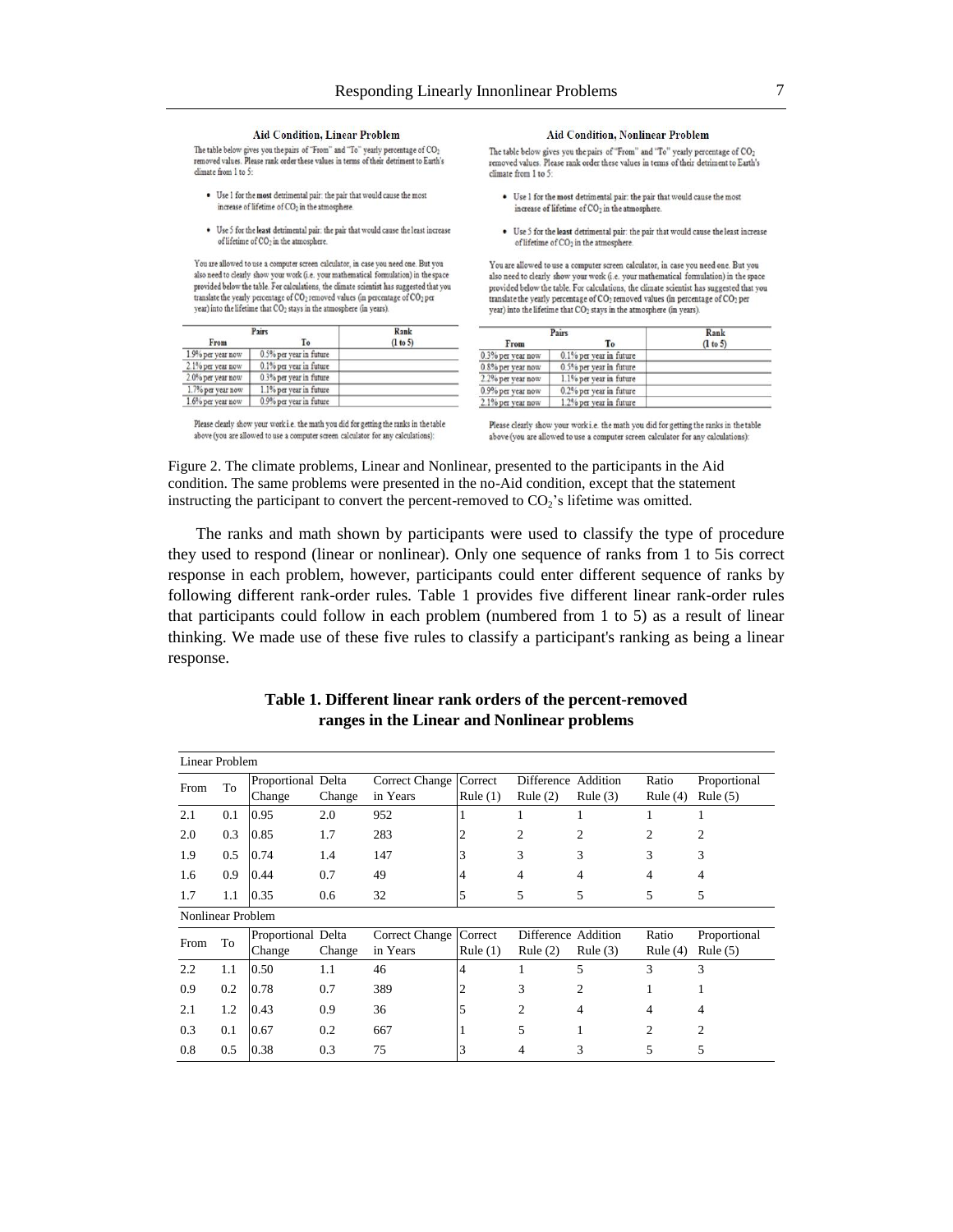The From and To values are given to participants (in Figure 2). The next three columns: "Proportional Change," "Delta Change," and "Correct Change in Years" are used to calculate five possible linear rules: "Correct Rule," "Difference Rule," "Addition Rule," "Ratio Rule," and "Proportional Rule." Proportional Change refers to the relative change in the percentremoved given by the formula (From - To) / From. Delta Change refers to the difference between the From and To values of apercent-removed range. Correct Change in Years refers to the correct values of  $CO<sub>2</sub>$  lifetime that could be obtained by using the formula, 100/To -100/From. The Correct Rule was the correct rank order obtained through the Correct Change in Years column. The other four rules represent different forms of linear-thinking response: the Difference Rule is the rank order obtained based on the Delta Change column; the Addition Rule is the rank order obtained by the addition of From and To values; the Ratio Rule is the rank order obtained based on the ratio of From/To; and the Proportional Rule is the rank order obtained using Proportional Change. In the Linear problem, all of the other four rank-order rules are the same as the Correct Rule (or correct response), but not in the Nonlinear problem. Participants' responses were classified according to the rule they appeared to follow, or as "other"if their ranks did not correspond to any of the fivelinear rules (i.e., their responses were nonlinear-incorrect responses). If a participant ranked according to linear response or the Correct Rule in the Linear problem, then this ranking would lead her to a correct response. In contrast, a participant could only get a correct response on the Nonlinear problem by following the Correct Rule. Therefore, following a linear response on the Nonlinear problem could not have produced a correct response.

# **RESULTS**

Two independent raters coded each participant's response as belonging to one the five rank rules (given in Table 1) or as"other". Inter-rater reliability for the two independent raters revealed satisfactory amounts of agreement between the two, Kappa, Correct  $= 0.94$  ( $p \le$ 0.001), 95% CI<sup>4</sup> (0.89, 1.00); Kappa, Difference = 0.97 ( $p$ < 0.001), 95% CI (0.92, 1.00); Kappa, Addition = 1.00 (*p* < .001), 95% CI (1.00, 1.00); Kappa, Ratio = 0.92 (*p*< 0.001), 95% CI (0.81, 1.00); Kappa, Proportion = 0.92 (*p*< 0.001), 95% CI (0.81, 1.00); and Kappa, Other  $= 0.93$  ( $p < 0.001$ ), 95% CI (0.80, 1.00). These categorizations were used for subsequent analysis of responses after resolving any inconsistency between raters through direct meeting and active discussion.

#### **Proportion of Linear Responses within Each Problem (H1a)**

To test H1a, we compared the proportion of linear responses to other (nonlinear) responses within the Linear and Nonlinear problems in the Aid and no-Aid conditions for policy and non-policy backgrounds. Table 2 shows the proportion of correct responses, linear responses, and otherresponses for participants in both problems and both conditions. A nonzero correct response in the Linear problem was only due to linear thinking, and there were 0% correct responses in the Nonlinear problem.

 $\overline{a}$ 

<sup>4</sup> 95% Confidence interval.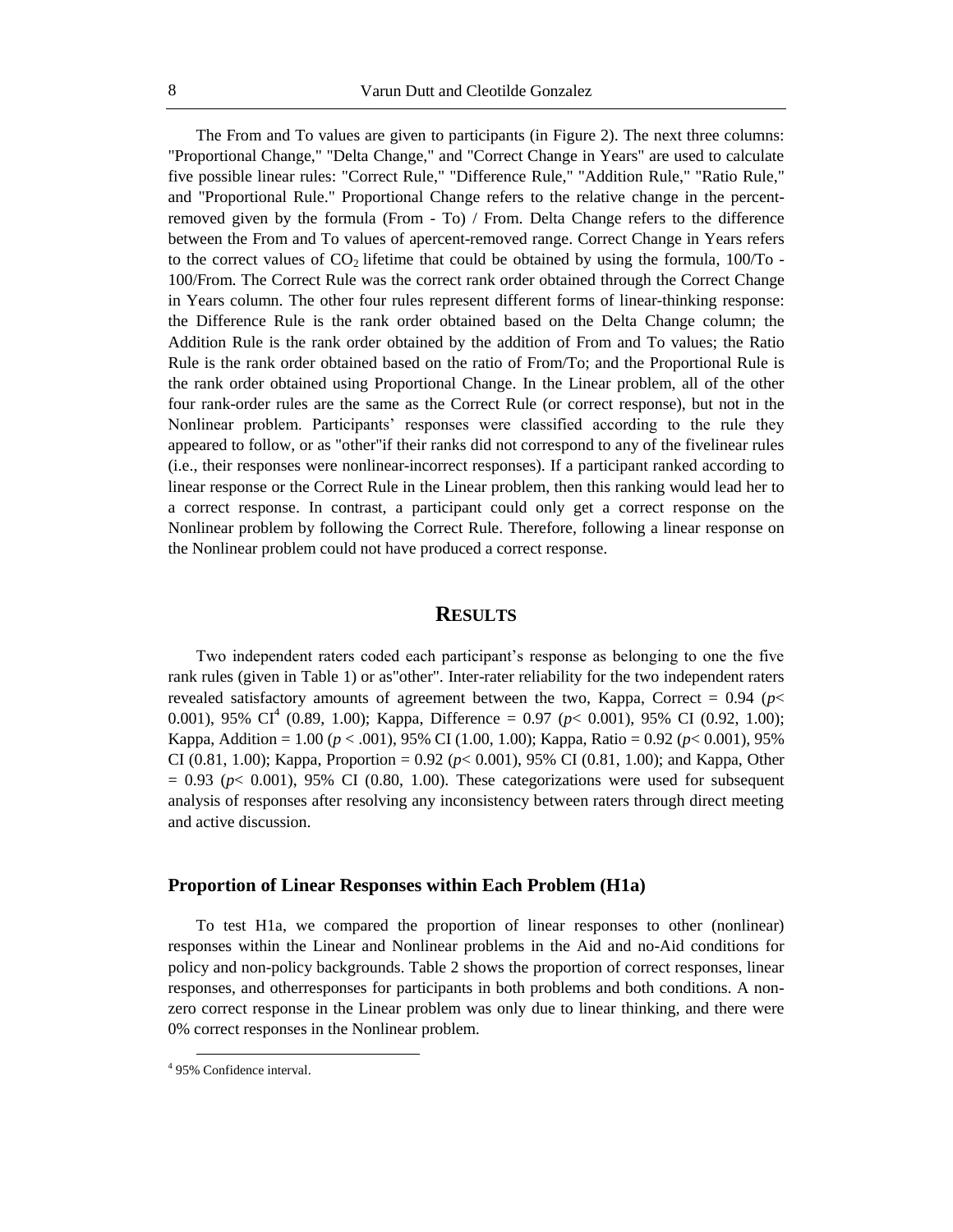|          | Policy Backgrounds |         |                 |                            | Non-policy Backgrounds |                  |        |               |
|----------|--------------------|---------|-----------------|----------------------------|------------------------|------------------|--------|---------------|
|          | Aid                |         | No-Aid          |                            | Aid                    |                  | No-Aid |               |
| Response | Linear             |         |                 | Nonlinear Linear Nonlinear | Linear                 | Nonlinear Linear |        | Nonlinear     |
|          | $\mathcal{O}(6)$   | $(\% )$ | $\mathcal{O}_0$ | $(\%)$                     | (% )                   | $(\%)$           | $(\%)$ | $\frac{9}{6}$ |
| Correct  | 62                 | 00      | 50              | 00                         | 63                     | 00               | 72     | 00            |
| Linear   | 62                 | 54      | 80              | 80                         | 84                     | 79               | 92     | 88            |
| Other    | 38                 | 46      | 20              | 20                         | 16                     | 21               | 08     |               |

**Table 2. Proportion of participants following a correct, linear, and other response in the experiment**

For participants with non-policy backgrounds, the proportion of linear responses was significantly greater than the proportion of other (nonlinear) responses, regardless of the problem or condition: In the Aid condition and Linear problem  $(84\%>16\%)$ : $\chi^2(1)=17.789$ , *p*<.001, *r*=.68; In the Aid condition and Nonlinear problem (79%>21%):  $\chi^2$  (1) =12.737, *p*  $\lt$ .001, *r*=.58; In the no-Aid condition and Linear problem (92%>8%):  $\chi^2$  (1)=35.280, *p*<.001, *r*=.84; and in the no-Aid condition and Nonlinear problem (88%>12%):  $\chi^2$  (1)=28.880, *p* <.001, *r*=.76.

These results supports hypothesis H1a. For participants with policy backgrounds, the proportion of linear responses was significantly greater than the proportion of other (nonlinear) responses in the no-Aid condition's Linear (80%>20%) ( $\chi^2$  (1)=7.200, *p*<.01, *r*=.60) and Nonlinear problem  $(80\% > 20\%)$  $(\chi^2(1) = 7.200, p < .01, r = .60)$ . However, there was no difference between the proportion of linear responses and other responsesin the Aid condition's Linear and Nonlinear problem (Linear problem: linear response  $(62%) =$  other response (38%) with  $\chi^2$  (1)=1.385, *ns*, *r* =.23; Non-linear problem: linear response  $(54\%)$ =other response (46%) with  $\chi^2$  (1)=0.154, *ns*, *r*=.08).

Therefore, an aid helped participants with policybackgrounds to relylessonlinear responses.Support forhypothesis H1a is present in the problem without Aid, but not in the problem with Aid.

# **Proportion of Correct and Linear Responses between Linear and Nonlinear problems (H1b)**

To test H1b, we compared the proportion of correct responses between each problem in each condition for policy and non-policy backgrounds, respectively. For non-policy backgrounds, the proportion of correct responses was significantly greater for the Linear problem compared to the Nonlinear problem in both conditions (see Table 2) (Aid:  $63\% > 0\%$ with  $\chi^2$  (1)=17.538, *p*< .001, *r* = .68; no-Aid: 72% > 0% with  $\chi^2$  (1) = 28.125, *p*< .001, *r*=.75).

Similarly, for policy backgrounds, the proportion of correct responses was significantly greater for the Linear problem compared to the Nonlinear problem in both conditions (Aid: 62% > 0% with  $\chi^2$  (1) = 13.765, *p*< .001, *r*=.73; no-Aid: 50% > 0% with  $\chi^2$  (1) = 6.667, *p*< .01,  $r = .58$ ). These results support H1b.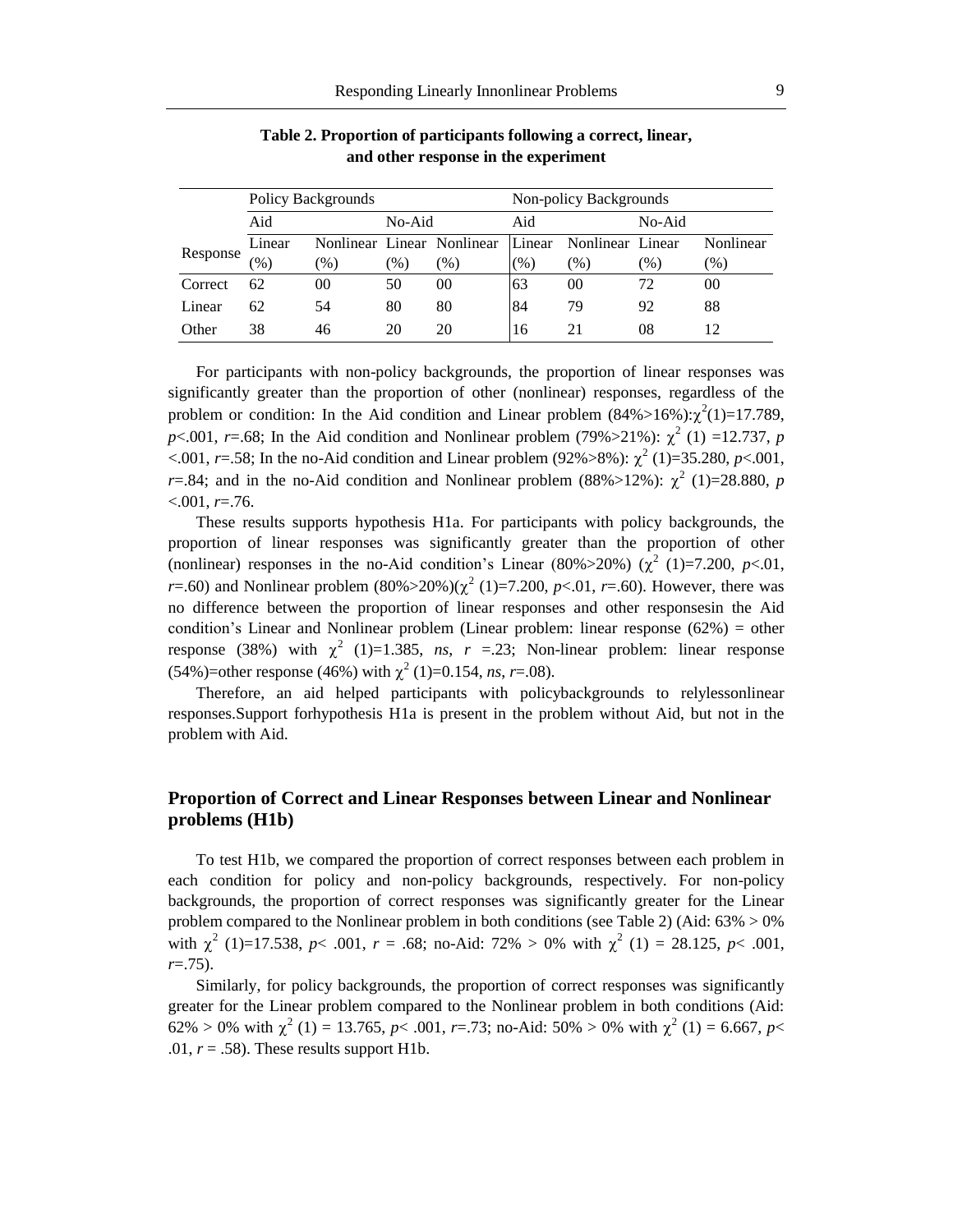Furthermore, regardless of the background, the proportion of participants giving linear responses was no different between each problem in both conditions (see Table 2) (For nonpolicy background: Aid:  $84\% = 79\%$  with  $\chi^2$  (1) = 0.175, *ns*, *r* = .07; no-Aid: 92% = 88% with  $\chi^2$  (1) = 0.222, *ns*, *r*=.07. For policy background: Aid: 62% = 54% with  $\chi^2$  (1) = 0.158, *ns*, *r*=.08; no-Aid: 80% = 80% with  $\chi^2$  (1) = 0.000, *ns*, *r* = .00). These results show that the difference in correct responses between problems was due to the participants' persistent reliance on linear reasoning, regardless of their backgrounds and any aid.

# **Proportion of Correct and Linear Responses between Aid and No-Aid conditions (H2)**

To test H2, we compared the proportion of correct responses between the Aid and no-Aid conditions in the Linear and Nonlinear problems for non-policy and policy backgrounds. Aid had no effect on the proportion of correct responsesin the Linear problem (for non-policy background: Aid:  $63\% = \text{no-Aid: } 72\%$  with  $\chi^2(1) = 0.389$ , *ns*,  $r = .09$ ; for policy background: Aid: 62% = no-Aid: 50% with  $\chi^2$  (1) = 0.878, *ns*, *r* = .20) or in the Nonlinear problem (for non-policy background: Aid:  $0\%$  = no-Aid:  $0\%$  with  $\chi^2(1)$  = no-statistic<sup>5</sup>, *ns*, *r* = no-statistic; for policy background: Aid:  $0\%$  = no-Aid:  $0\%$  with  $\chi^2$  (1) = no-statistic, *ns*, *r* = no-statistic). Again, Aid had no effect on the proportion of linear responses in the Linear problem (for nonpolicy background: Aid:  $84\% =$  no-Aid:  $92\%$  with  $\chi^2$  (1) = 0.650, *ns*, *r* = .12; for policy background: Aid: 62% = no-Aid: 80% with  $\chi^2$  (1) = 0.910, *ns*, *r* = .20) or in the Nonlinear problem (for non-policy background: Aid: 79% = no-Aid: 88% with  $\chi^2$  (1) = 0.661, *ns*, *r*=.12; for policy background: Aid: 54% = no-Aid: 80% with  $\chi^2$  (1) = 1.704, *ns*, *r* = .27). Thus, Aid had noinfluence on participants'reliance on linear or correct responses. These results do not support hypothesis H2.

#### **Effects of Educational backgrounds**

 $\overline{a}$ 

Finally, to test hypothesis H3, we compared the proportion of correct responses between policy and non-policy backgrounds in each problem in the Aid and no-Aid conditions, respectively. Overall, there was no difference for participants withpolicy and non-policy backgrounds. This finding holds in the Aid condition for the Linear problem (Correct response:  $62\% = 63\%$  with  $\chi^2(1) = 0.126$ , *ns*,  $r = .06$ ; Linear response:  $62\% = 84\%$  with  $\chi^2(1)$  $= 2.116$ , *ns*,  $r = .26$ ) and for the Nonlinear problem(Correct response: 0% = 0% with  $\chi^2$  (1) = no-statistic, *ns*, *r* = no-statistic; Linear response: 54% = 79% with  $\chi^2$  (1) = 2.264, *ns*, *r* = 0.27). This finding also holds in the no-Aid condition for the Linear problem (Correct response: 50% = 72% with  $\chi^2$  (1) = 1.534, *ns*, *r* = .21; Linear response: 80% = 92% with  $\chi^2$  $(1) = 1.016$ , *ns*,  $r = .17$ ) and for the Nonlinear problem (Correct response: 0% = 0% with  $\chi^2$ (1) = no-statistic, *ns*, *r*= no-statistic; Linear response: 80% = 88% with  $\chi^2$  (1) = 0.373, *ns*, *r*=.10). When taken together, these resultsdo not support hypothesis H3.

 $<sup>5</sup>$  Because there is no participant in the Nonlinear problem who gave a correct response, there is no statistic to report</sup> for the comparison due to the absence of data.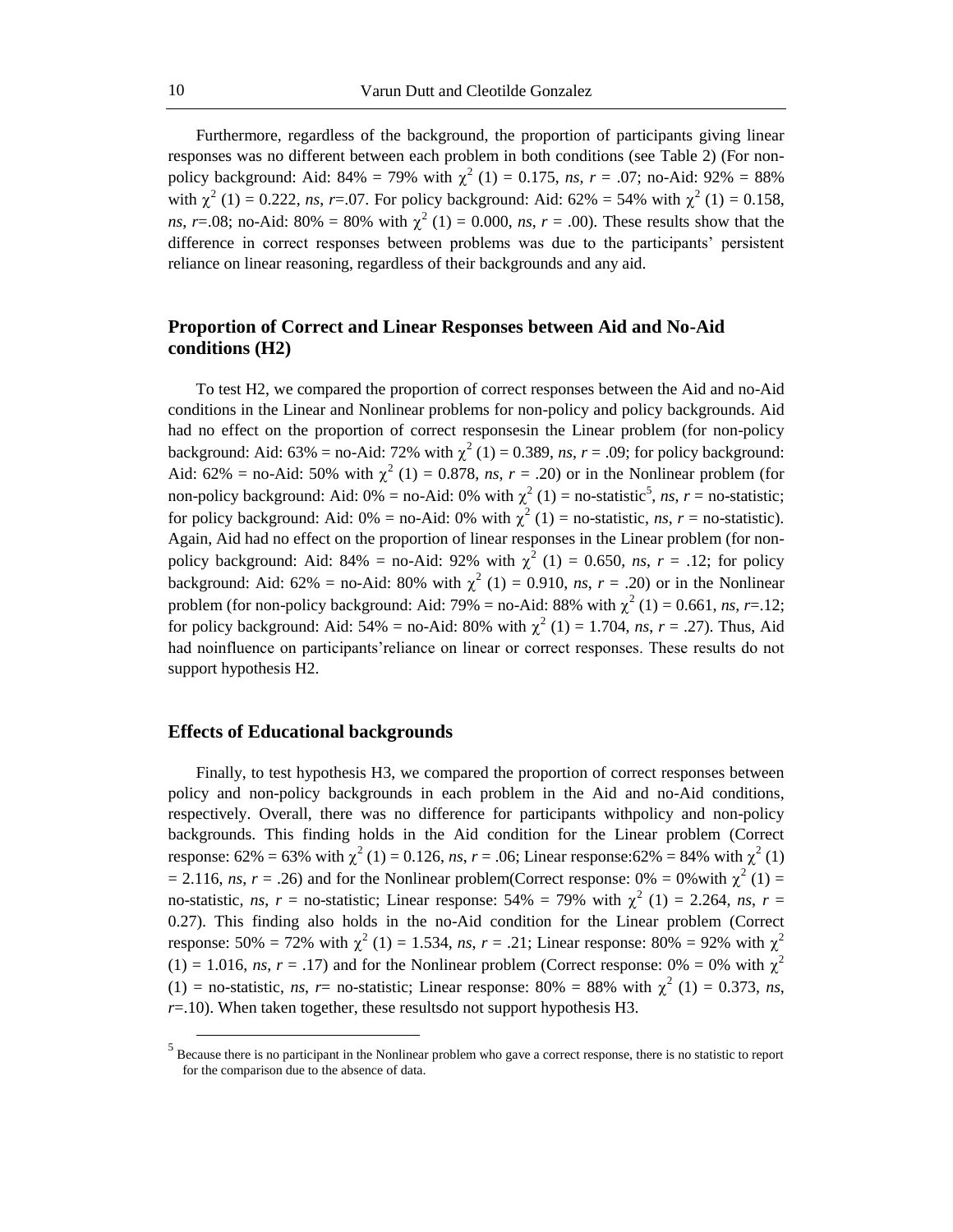# **GENERAL DISCUSSION**

This research shows that people's linear thinking is pervasive while making judgments in nonlinear environmental problems. Our manipulation of aligning correct responses with linear thinking proved highly effective. Changing the information in the problemto align with a person's dominant decision-making strategy (which in this case is responding linearly) can be an effective way of improving their decision making (Klayman and Brown, 1993; Payne et al., 1999). Moreover, the important point to note is that the alignment manipulation does not change their thought processes in any way. The manipulation is simply meant to make use of these linear cognitive processes to help participants understand nonlinear problems in the way they naturally are inclined to and thus enable them to correctly respond. Furthermore, our results agree withprior evidence of linear thinking in environmental problems concerning inferences about  $CO<sub>2</sub>$  accumulation (Sterman, 2008; Sterman and Booth Sweeney, 2007).

Our results also indicate thata majority of participants with non-policy backgrounds responded linearly in problems with or without instructional aid and regardless of whether or not correct response was aligned with linear thinking. There could be a number of reasons for this over reliance amongst participants with non-policy backgrounds. First, it could simply be because linear responses are the simplest response to come to mind (Fischbein, 1999; Freudenthal, 1983; Lesh, Post, and Behr, 1988; Rouche, 1989). Second, literature has shown that even simple linear models lead to correct approximate responses in many cases that are more accurate than expert judgments (Dawes, 1979; Goldberg, 1970). Linear thinking offers two crucial benefits of being simple and/orit producing accurate and good enough answers in many problems, while avoiding more complicated nonlinear rules.

Furthermore, in our results, participants with policy backgrounds still relied on linear thinking and were not able to provide correct responses. But they were able to make some use of the instructional aid, which helped them to move away from linear thinking to other nonlinear or incorrect types of response. Although we can only currently speculate, one reason may be that it is challenging to *change* participants' cognitive thought processes to enable better decisions (Klayman and Brown, 1993) and the aid was not inadequate in producing this change.

A second reason could be on account of the aid's effectiveness itself: adescriptive aid that provided participants with the exact relationship between  $CO<sub>2</sub>$  lifetime and percent-removed might have been more effective. Still, participants with policy backgrounds, just like those with non-policy backgrounds, are limited by their cognitive capacity (Sterman and Booth Sweeney, 2007) and are thus unable to utilize the aid effectively. We plan to investigate these explanations as part of future research.

It is expected that the yearly percentage of  $CO<sub>2</sub>$  removed from the atmosphere will decrease in future years, resulting ina large increase in  $CO<sub>2</sub>$  lifetime (Cramer et al., 2001; Joos et al. 2001; Matear and Hirst, 1999; Sarmiento and Quéré, 1996). As this change will be detrimental to the earth's climate, accurate human assessment of the nonlinear relationship between the percent-removed and  $CO<sub>2</sub>$  lifetime is important. When participants were given a problem where a linear response would lead to an incorrect answer, none of the participants in the experiment correctly ranked the decreasing percent-removed ranges in the problem. They ultimately underestimate the most detrimental changes in  $CO<sub>2</sub>$  lifetime. This inaccurate assessment could be a possible reason for wait-and-see policies for climate change.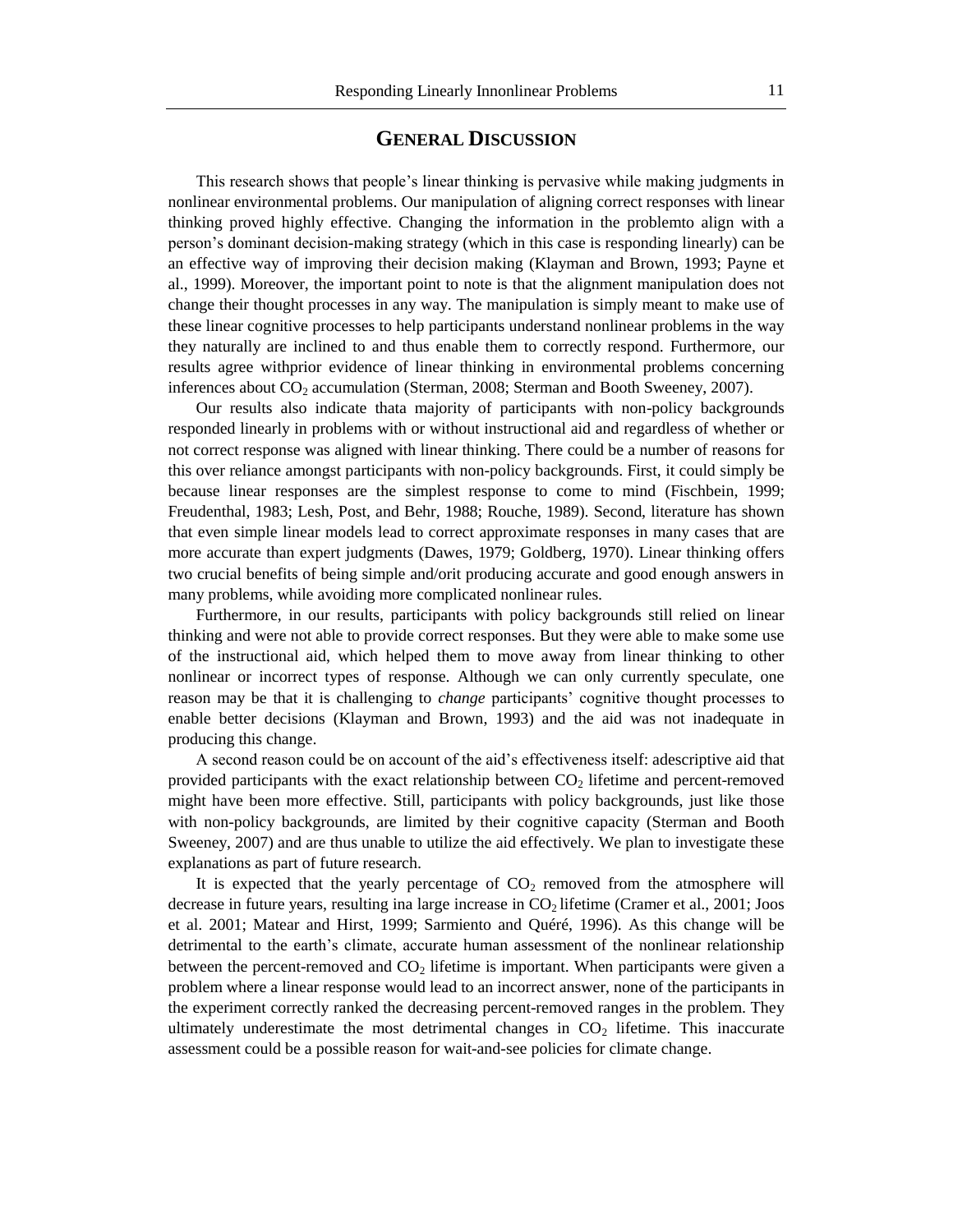Finally, aligning a nonlinear problem with linear mental models is a manipulation that may also be useful in many other important problems. For example, an intervention similar to the one tested here could be attempted for reducing the dispersal of a commodity (e.g., pollution in river) by giving people choices about the taxes they pay per unit of dispersing the commodity. For example, consider a certain tax per kilogram on pollution created in a river (units: \$/Kg of pollution) aimed at reducing pollution. Polluters, like large industrial factories on the river's banks, could be offered different taxation choices, where they are charged with a smaller tax now and a larger tax in the near future for each policy. A range of tax increases could be designed in such a way that the smallest increase for the same amount of total pollution appears the most attractive to polluters according to their linear thinking. But in fact, the smallest increase has the maximum potential to reduce river pollution. Our future endeavor in this research will be to extend the problem alignment intervention to other nonlinear problems faced in daily life.

#### **ACKNOWLEDGEMENTS**

This research is supported by the Defense Threat Reduction Agency (DTRA) grant number: HDTRA1-09-1-0053 to Dr. Cleotilde Gonzalez. The authors would like to thank Dr. Lorrie F. Cranor,Dr. Jolie M. Martin, and Dr. Matthew A. Croninfor their help in reviewing this manuscript and providing insightful comments.The authors are also thankful to Ms. Hauyu Wong, DDMLab, Carnegie Mellon University for helping in coding participant explanations and providing editorial comments.

#### **REFERENCES**

- Chase, W.G., and Simon, H.A. (1973). Perception in chess. *Cognitive Psychology*, *4*(1), 55- 81. DOI: 10.1016/0010-0285(73)90004-2.
- Chi, M.T.H. (2006). Methods to assess the representations of experts' and novices' knowledge.
- In K.A. Ericsson, N. Charness, P. Feltovich, and R. Hoffman (Eds.), *Cambridge Handbook of Expertise and Expert Performance* (pp. 167-184).Cambridge, MA: Cambridge University Press.
- Chow, C. (2010). Obesity, weight gain and a cookie. Retrieved from the Scientific Clearing.
- House website: http://sciencehouse.wordpress.com/2010/03/04/obesity-weight-gain-and-acookie/.
- Cramer, W., Bondeau, A., Woodward, F. I., Prentice, C., Betts, R. A., Brovkin, V., et al. (2001).
- Global response of terrestrial ecosystem structure and function to  $CO<sub>2</sub>$  and climate change: Results from six dynamic global vegetation models. *Global Change Biology*,*7*(4), 357- 373. DOI: 10.1046/j.1365-2486.2001. 00383.x.
- Cronin, M., and Gonzalez, C., and Sterman, J. D. (2009). Why don't well-educated adults understand accumulation? A challenge to researchers, educators and citizens.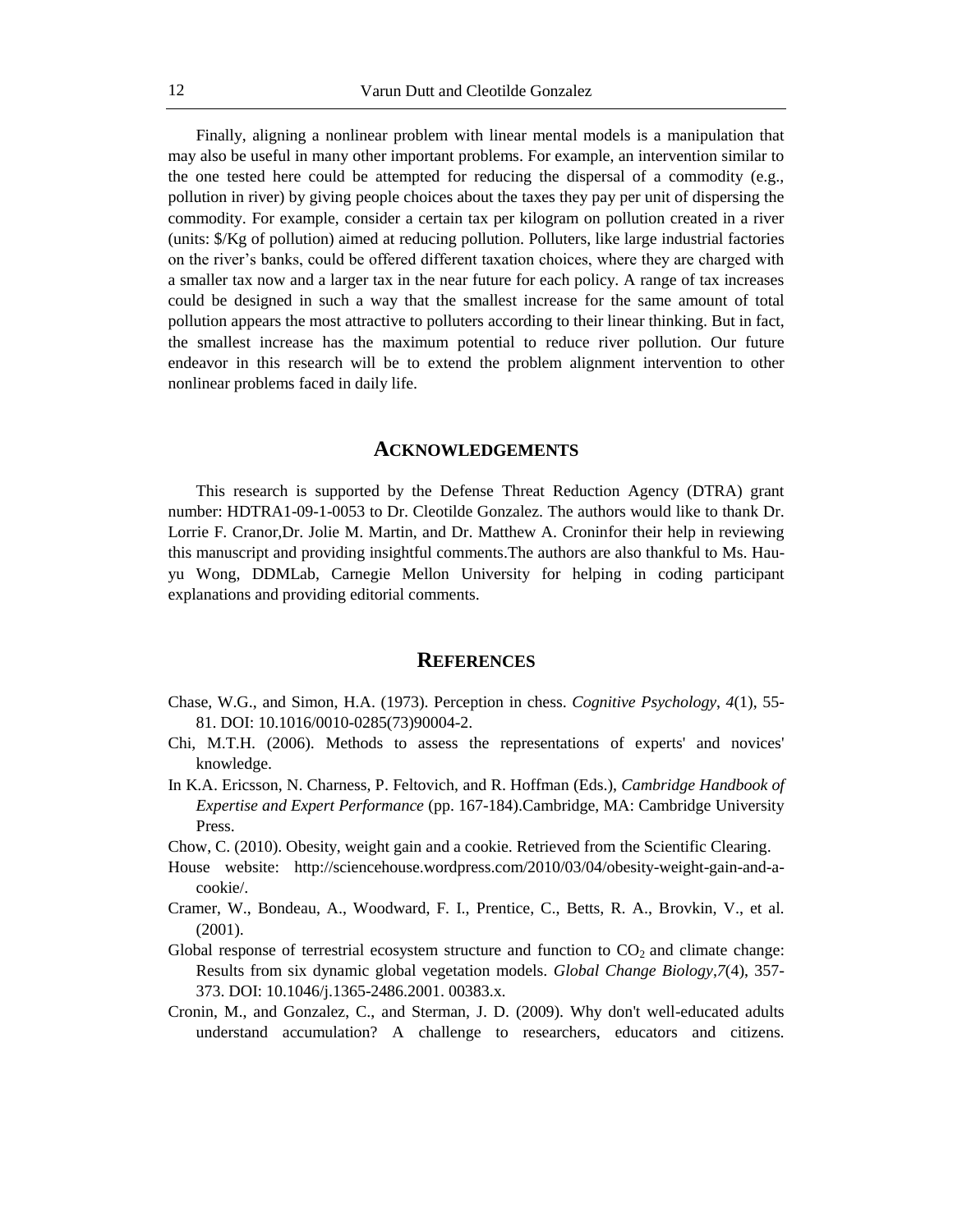*Organizational Behavior and Human Decision Processes, 108* (1), 116-130. DOI:10. 1016/j.obhdp.2008.03.003.

- Dawes, R. M. (1979). The robust beauty of improper linear models in decision making. *American Psychologist*, *34*(7), 571-582. DOI:10.1037/0003-066X.34.7.571.
- Dawes, R. M. and Corrigan, B. (1974). Linear models in decision making. *Psychological Bulletin*, *81*(2), 95-106. DOI: 10.1037/h0037613.
- Dörner, D., Kimber, R., Kimber, R. (1997). *The logic of failure: Recognizing and avoiding error in complex situations.*Cambridge, MA: Basic Books.
- Dutt, V., and Gonzalez, C. (2009a). Human "mis-perceptions of climate change. In *Proceedings of the Human Factors and Ergonomics Society 53rd Annual Meeting* (pp. 384-388). San Antonio, TX.
- Dutt, V., and Gonzalez, C. (2009b, December). Climate risk communication: A cure for people's mental models. Paperpresented at the meeting of Society of Risk Analysis, Baltimore, USA.
- Dutt, V., and Gonzalez, C. (2010, December). Physical representation and proportional thinking on climate change. Paper presented at the meeting of Society of Risk Analysis,Salt Lake City, USA.
- Fischbein, E. (1999). Intuitions and schemata in mathematical reasoning. *Educational Studies in Mathematics, 38*(1-3)*,* 11–50. DOI: 10.1023/A: 1003488222875.
- Freudenthal, H. (1983). *Didactical phenomenology of mathematical structures.* Dordrecht, the Netherlands: Reidel.
- Galilei, G. (1638). *Discorsi e dimostrazioni matematiche intorna a due nuove scienze: 1954, Dialogues concerning two new sciences*. New York: Dover.
- Garcia-Retamero, R., and Galesic, M., Gigerenzer, G. (2010). Do icon arrays help reduce denominator neglect? *Medical Decision Making*, *30*(6), 672-684. DOI: 10.1177/ 0272989X10369000.
- Goldberg, L. R. (1970). Man versus model of man: a rationale, plus some evidence, for a method of improving on clinical inferences. *Psychological Bulletin*, *73*(6), 422-432. DOI: 10.1037/h0029230.
- Greer, B. (1993). The mathematical modelling perspective on wor(l)d problems. *Journal of Mathematical Behavior, 12*(3)*,* 239–250.
- IPCC. (2007). Climate change 2007: Synthesis report. In R. K. Pachauri, and A. Reisinger (Eds.), *Contribution of working groups I, II and III to the fourth assessment report of the intergovernmental panel on climate change* (pp. 1–104). Geneva, Switzerland: IPCC.
- Joos, F., Prentice, I. C., Sitch, S., Meyer, R., Hooss, G., Plattner, G. K., Gerber, S., Hasselmann, K. (2001). Global warming feedbacks on terrestrial carbon uptake under the Intergovernmental Panel on Climate Change (IPCC) emission scenarios. *Global Biogeochemical Cycles*, *15*(4), 891-907. DOI:10.1029/2000GB001375.
- Klayman, J., Brown, K. (2002). Debias the environment instead of the judge: An alternative approach to reducing error in diagnostic (and other) judgment. *Cognition*, *49* (1-2), 97- 122. DOI:10.1016/0010-0277(93) 90037-V.
- Larrick, R. P. (2004). Debiasing. In D. J. Koehler and N. Harvey (Eds.), *Blackwell Handbook of Judgment and Decision Making* (pp. 316-337), Malden, MA: Blackwell*.*
- Larrick, R. P., and Soll, J. B. (2008). The MPG illusion. *Science*, *320*(5883), 1593-1594. DOI:10.1126/science.1154983.